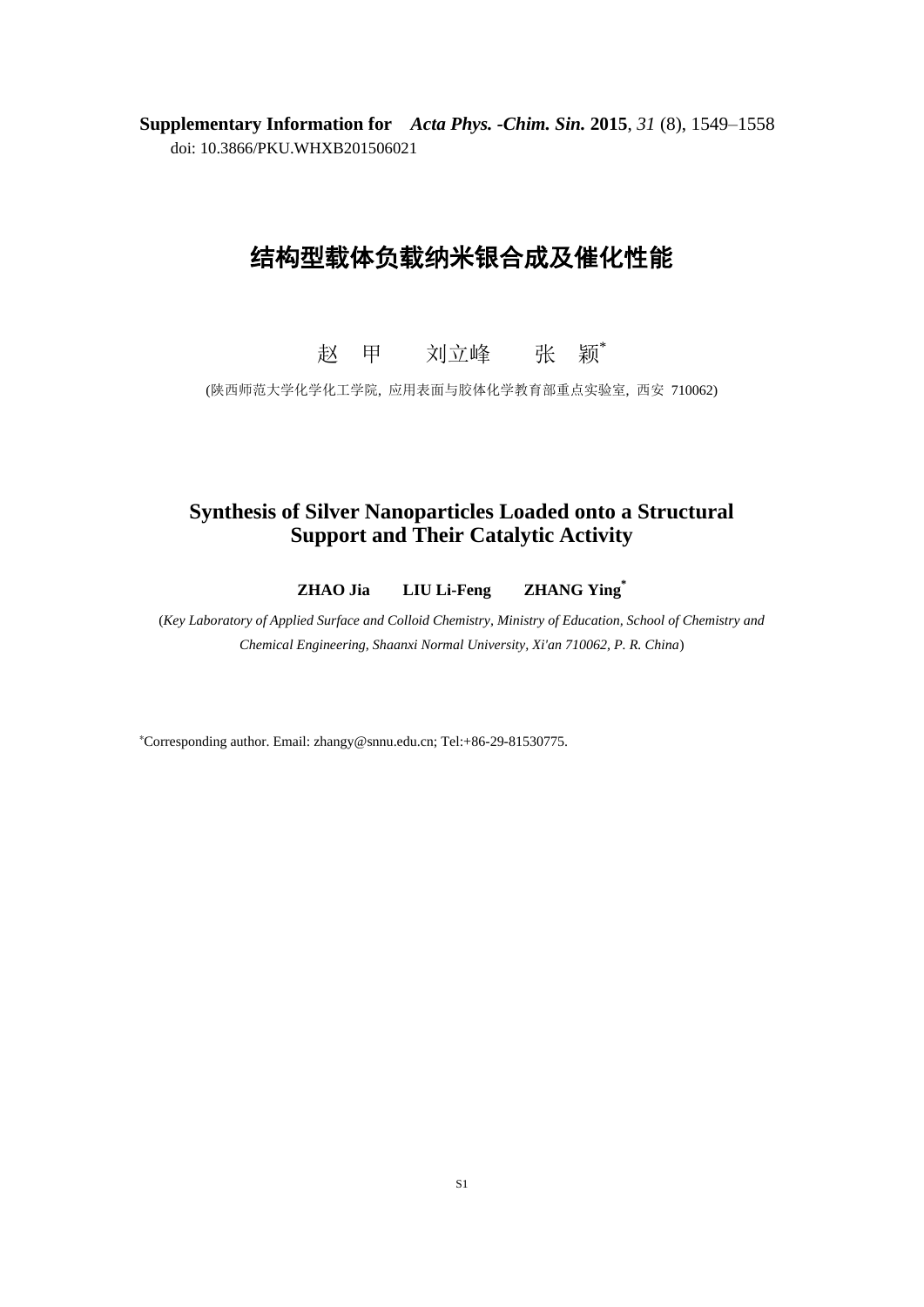

图 **S1** 巯基载体微凝胶修饰前**(a, b)**后**(c, d)**负载纳米银复合材料 **TEM** 照片 **Fig.S1 TEM images of silver nanoparticles supported on composite materials before (a, b) and after (c, d) modified by mercapto group**



图 **S2 P(St-NIPAM)/P(NIPAM-***co***-MPTMS)-(SH)Ag** 复合微凝胶放置一个月的 **TEM** 照片 **Fig.S2 TEM images of P(St-NIPAM)/P(NIPAM-***co***-MPTMS)-(SH)Ag composite microgels storge for a month**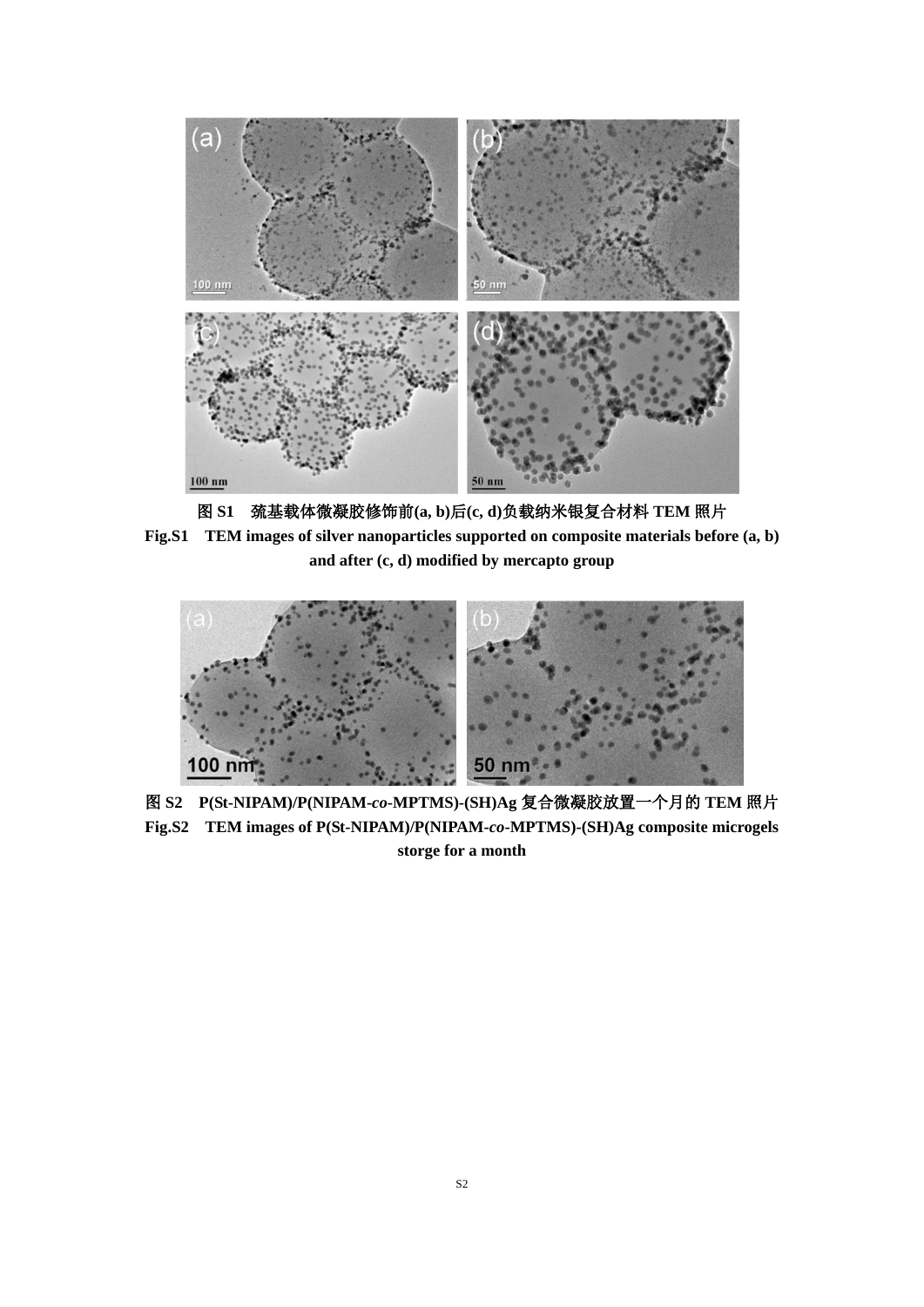



**Fig.S3 UV-vis spectra of silver nanoparticles supported on composite materials before and after modified by mercapto group**



**Fig.S4 Successive UV-vis absorption spectra of the reduction of 4-NP over P(St-NIPAM)/P(NIPAM-***co***-MPTMS)-(SH)Ag under the different temperature**